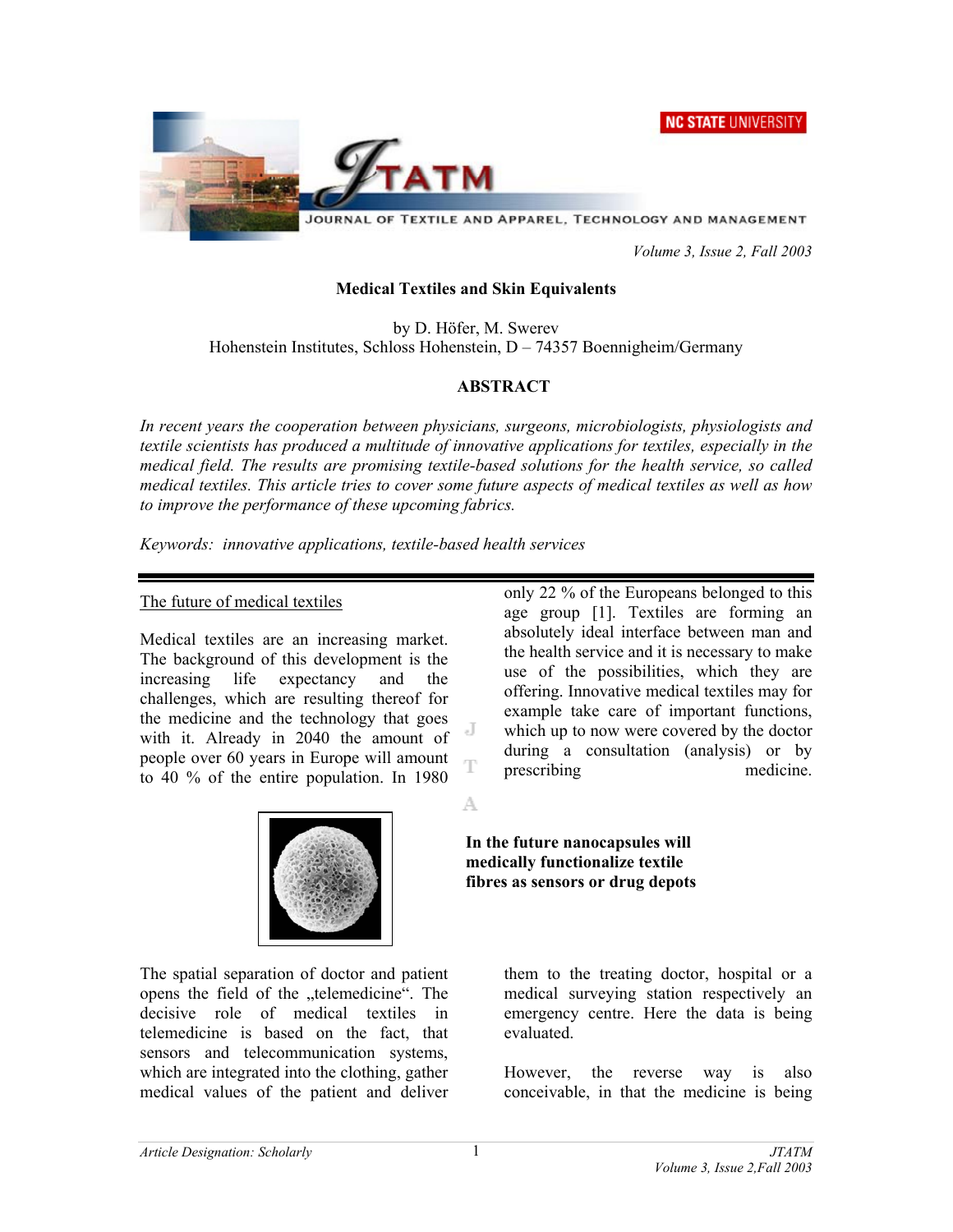administered according to the medical advice by special drug-releasing textiles or integrated electronics. This allows a permanent medical surveillance and provision of medical care especially for older and chronically ill persons, without time-consuming and cost-intensive visits to the doctor or hospital stays. This technology allows a complete health surveillance even outside of the own flat, which leads to an enormous gain in safety and quality of life.

Telemedicine is thus a key factor to lower rocketing costs in the public health service [2] without concessions regarding the quality level. First precursors of "intelligent textiles" (i-wear) are already being presented on expert meetings today. For



The "intelligent clothing" of the future will also be equipped with integrated microsensors, which help to survey the most important general health parameters as body temperature, blood pressure, respiratory sounds and heart sound or will "report" changes of the state of health. In principle a well-directed control of biosignals is also т imaginable, for example in the case of illness. Thus nanosensors applied to textiles A could help to establish signs of illness, as for example enzyme concentrations in case of cardiac diseases, increased blood sugar level of diabetes patients or cholesterol values and M nitric oxide concentration in case of strokes or Alzheimer's disease. Hence, patients could be monitored much more intensively during their illness. Biosignals also include drugs of which the blood and tissue concentration is being surveyed by analytical medical textiles or being administered and controlled by textileintegrated, miniaturised injectors.

However, initially a textile-based medication by drug-releasing, nanocapsulesexample, the so-called "life shirt" with fundamental functions for health surveillance: Heart sounds, respiratory rate as well as the body posture are being recorded. All information is gathered and transmitted to a doctor. But so far the "life shirt" is an extremely unwieldy and expensive prototype [4]. However, within the next few years new innovative key technologies as the microsystem technology (MST) and the nanotechnology will help to reduce health-parameter-surveying sensors and drug-applying units to the size of a fibre diameter or even smaller [3]. This produces varied possibilities of a textile-based medical biometry, which is, so far and with the existing technology as the "life shirt", impossible or hardly to accomplish.

**At the Hohenstein Institutes skin equivalents are used to evaluate the functions of medical textiles** 

> coated textiles shall be achieved. Nanocapsules are tiny hollow capsules of different materials with a diameter of the 10.000 part of a millimeter, in which drug and treatment cosmetic can be integrated and applied to the wearer during wear. Intensive research is presently carried out in the field of these drug depots on textile fibres. Drug-delivering applications in form of textiles covered with "smaller" microcapsules, which are about a 1000 part of a millimeter, are presently available on the market as T-shirts or stockings. These encapsulated drug depots already release substances like vitamin C or aloe vera [5, 8].

> Sensors integrated into the clothing have clear advantages in comparison with conventional systems: Implanted sensors and drug depots require costly operations and well-tolerated materials, as they hold the risk of an undesirable immune response of the body due to a lack of biocompatibility. Moreover, external measuring and analysis systems assume a high degree of discipline of the patient, as reliable data can only be

Ŧ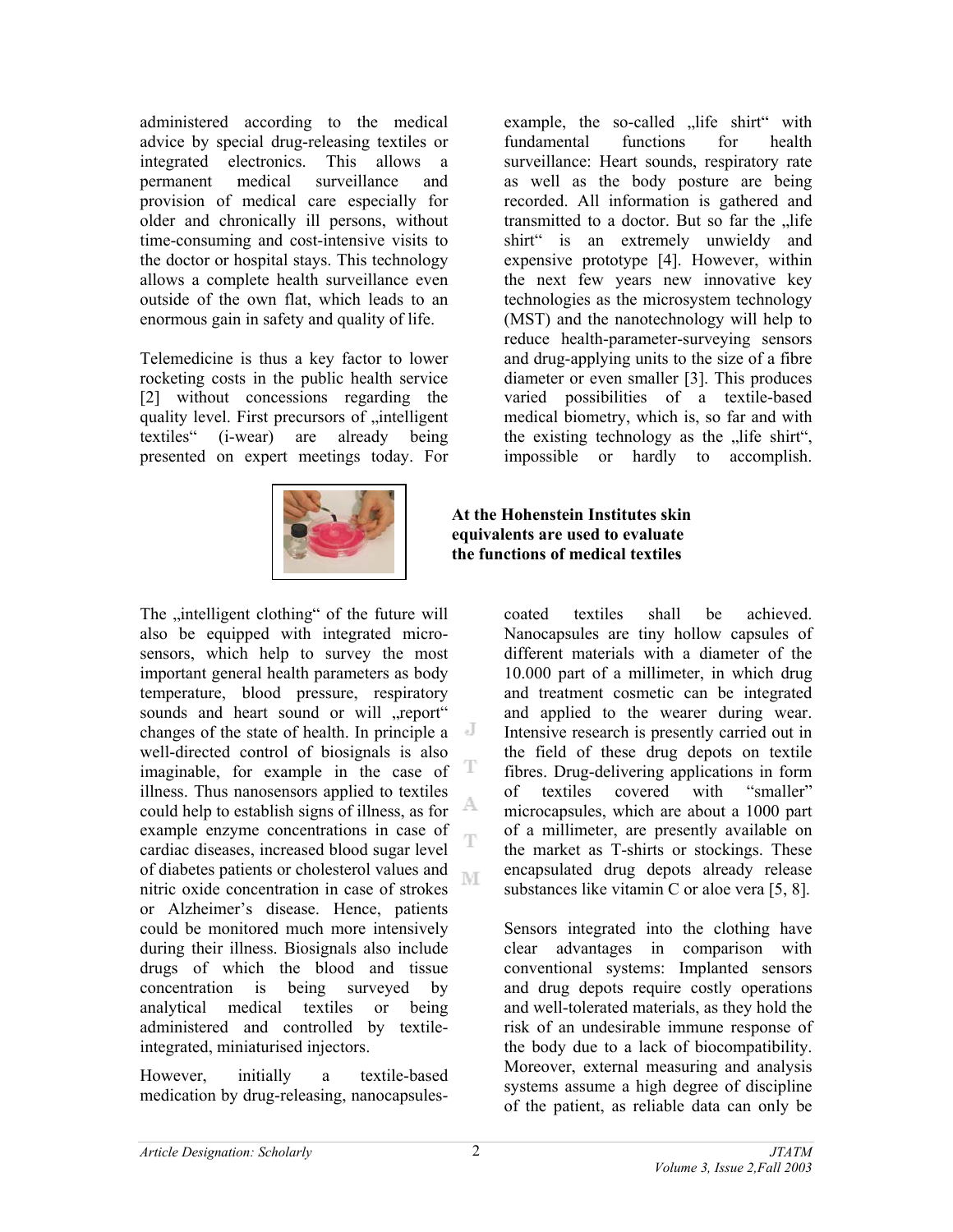obtained under strict obeying of the guidelines, as for example the point in time of the measurement. Textiles on the other hand are being worn up to 24 hours a day and thus work regardless of the wearer's state of health.

# *How to prove medical textiles with skin equivalents.*

However, the additional functions of medical textiles listed above, must be provable. That's why the textile research institutes like the Hohenstein Institutes are not only working intensively on the development of innovative clothing, but also on the development of test systems, to verify the function of the medical textiles and to optimise them. An interesting test system, on the market, that may help to clear this topic are human in-vitro skin-organ cultures, so-called skin equivalents [7, 9]. This bioengineered skin, grown in the lab using



Today, for instance, skin equivalents are the only test system which allow an adequate mechanical in vitro imitation of the physiological textile/skin interactions (even **IVE** while humans sleep textiles either rest or mechanically move across the skin). Hence, an experimental set up using skin equivalents can be used to study the major question of drug-delivering textiles: the transfer of substances from the textile into the skin, as well as their consecutive skin care or skin penetrating effects.

Apart from drug delivery by medical textiles, the development of textiles in general opens another question, namely

small samples of human cells, has been on the market since 1997 and since then has shown major pros: The main advantage of a skin equivalent, that it corresponds to a large extent in function and reaction with the human skin. While such artificial skin was originally developed to help treat burn victims [11] and other patients, it and other engineered tissues are gaining new cachet as alternatives to animal testing for some basic research and drug-development tests [10]. Engineered tissues like skin equivalents are uniform from sample to sample whereas animal or human excised skin have biological differences that can affect test results. Thus, skin equivalents have the advantage of yielding test results that are easier to reproduce from lab to lab. Taken together, because of its similar cellular structure and behavior as normal living skin, skin equivalents are an ideal in vitro model for the cellular analysis of the interactions between skin and textiles.

**Presently prototypes as the , life shirt" are unwieldy and expensive, however, the application of nano sensors will revolutionize technology within the next few years.** 

- Photo: Vivometrics
- T

A Ŧ

whether the textile itself or textile-derived irritating substances elicit skin rashes like contact dermatitis [15]. In contrast to certain cell culture systems, skin equivalents have the advantage that they allow to detect both, the –rather few- mechanical (e.g. woolirritations) irritations and textile-derived irritations due to release of irritating chemicals as well.

There is good evidence that cellular parameters of inflammatory reactions from skin equivalents triggered or initiated by chemicals are e.g. the amount of released mediators like MTT, LDH, or interleukins [6,14]. These substances are good